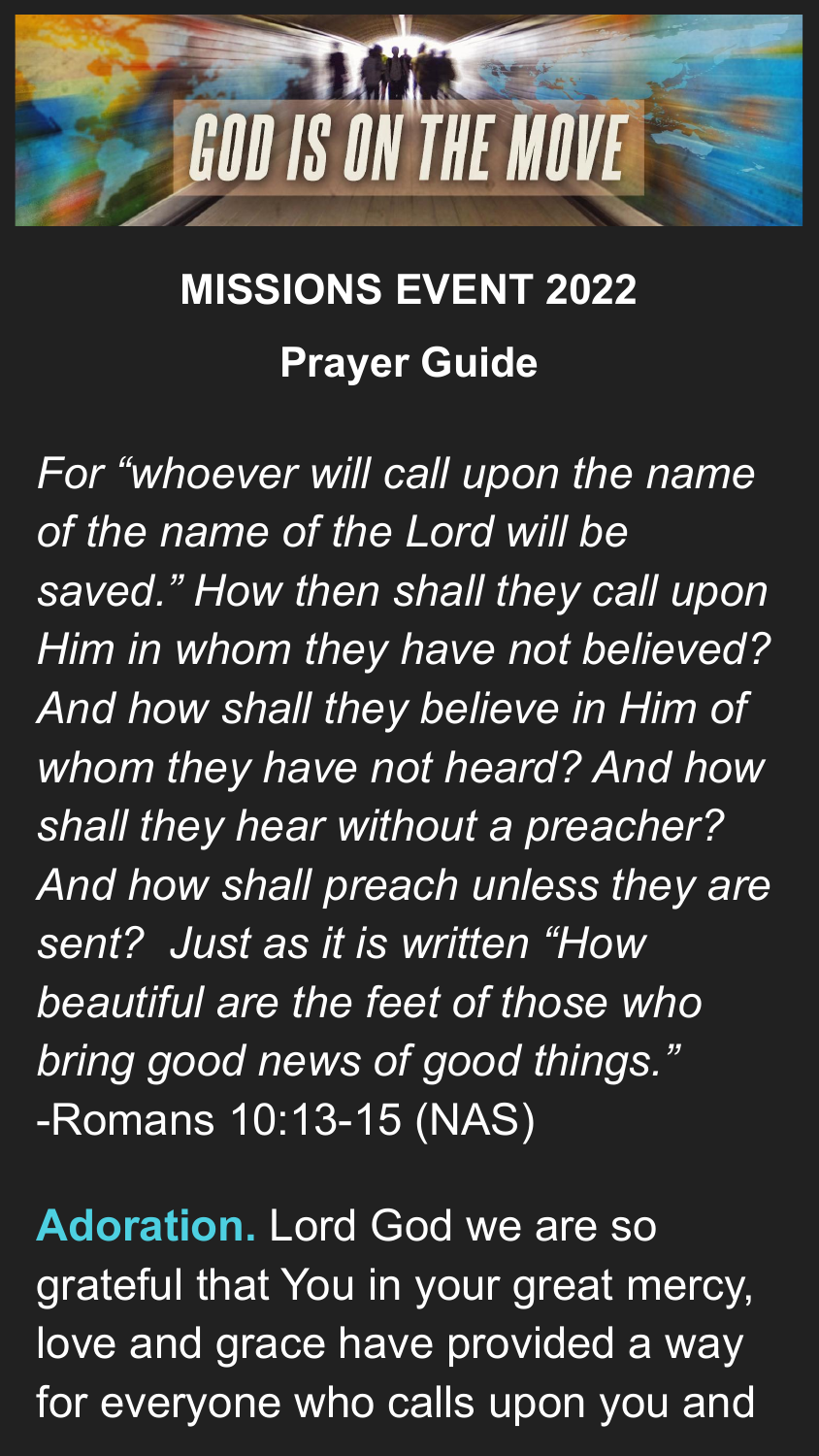believes in Jesus to be saved from our sin by your blood shed for us. We are grateful that at an appropriate time you revealed our need to us and called us to yourself for now and eternity. You are so Good, so compassionate, so sacrificial in your love and we praise you for \_\_\_\_\_\_\_\_\_ (*add your own praises*).

**Confession.** Father God we confess that we have fallen far short of your best for us in thought word and deed. We have done what you have told us not to do and we have let undone what you have asked of us. We now confess our specific needs for Your complete and cleansing forgiveness trusting that as we confess you are "faithful and righteous to forgive us" (1John 1:9). (*Add your own confession.*)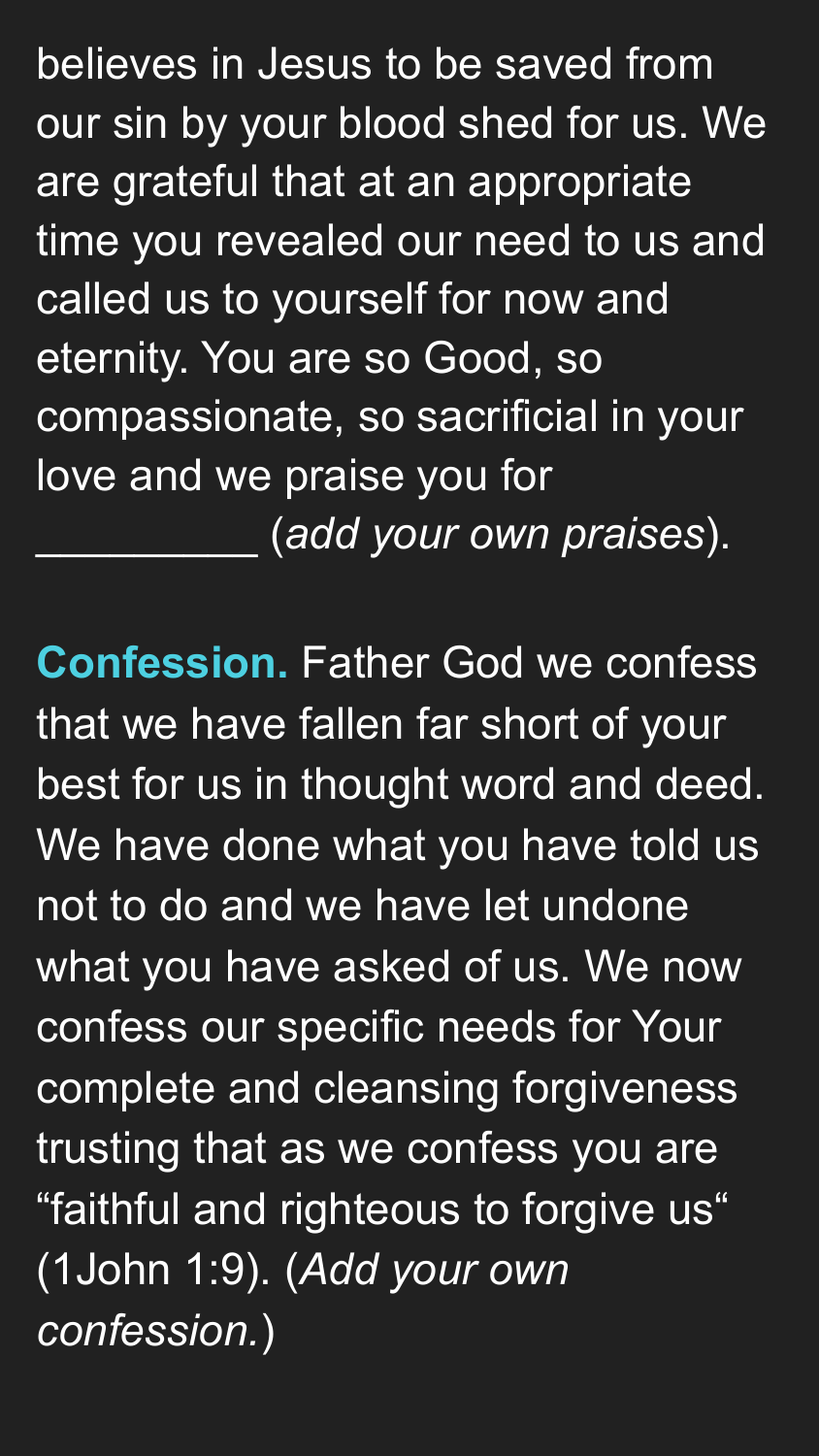**Thanksgiving.** Thank you, Lord Jesus, for cleansing us of our sins. Thank you for this opportunity to meet and hear some of the missionaries that we support at Redeemer as we hear about how God is on the Move in their ministries around the world. We are so grateful to be part of what you are doing now even in the pandemic and that your work in the world cannot be stopped. Thank you for the opportunity to become a bigger part of what you are doing through our prayers, gifts, and other ways you may call us to do. Thank you for those who are joining us for this event, both mission reps and participants. Thank you now for the good results we expect from this time

## we spend together. Thank you also for  $(add$  *your own*

## *thanksgivings*).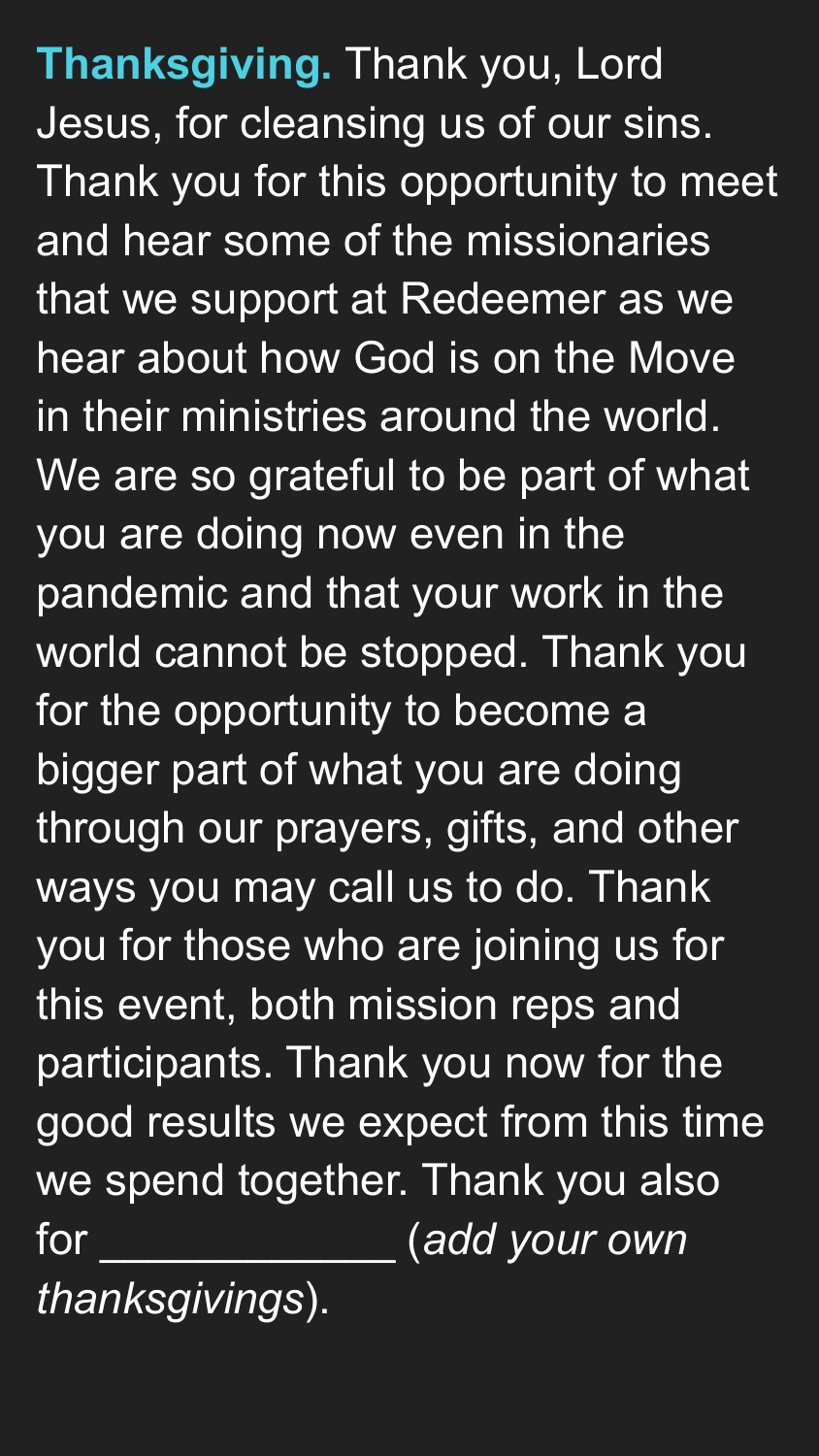**Supplication.** Heavenly Father we ask that you prosper the way of every mission representative coming to our church for this time whether in person, virtually, or by video that each one will have a clear and trouble-free path for joining us. We pray for their preparations; that they are led by Your Holy Spirit, anointed, full of grace and truth, and timely. We ask for your protection over each one as they come and over their families and loved ones. We ask that everything on our end goes smoothly according to your best for our guests, for our congregation and visitors, for our team of technology experts, our musicians, our staff, and other support people. We pray that this

event will result in heightened passion at Redeemer for your mission of "going into all the world making disciples of all nations" (Matthew 28:19), and increased support for that